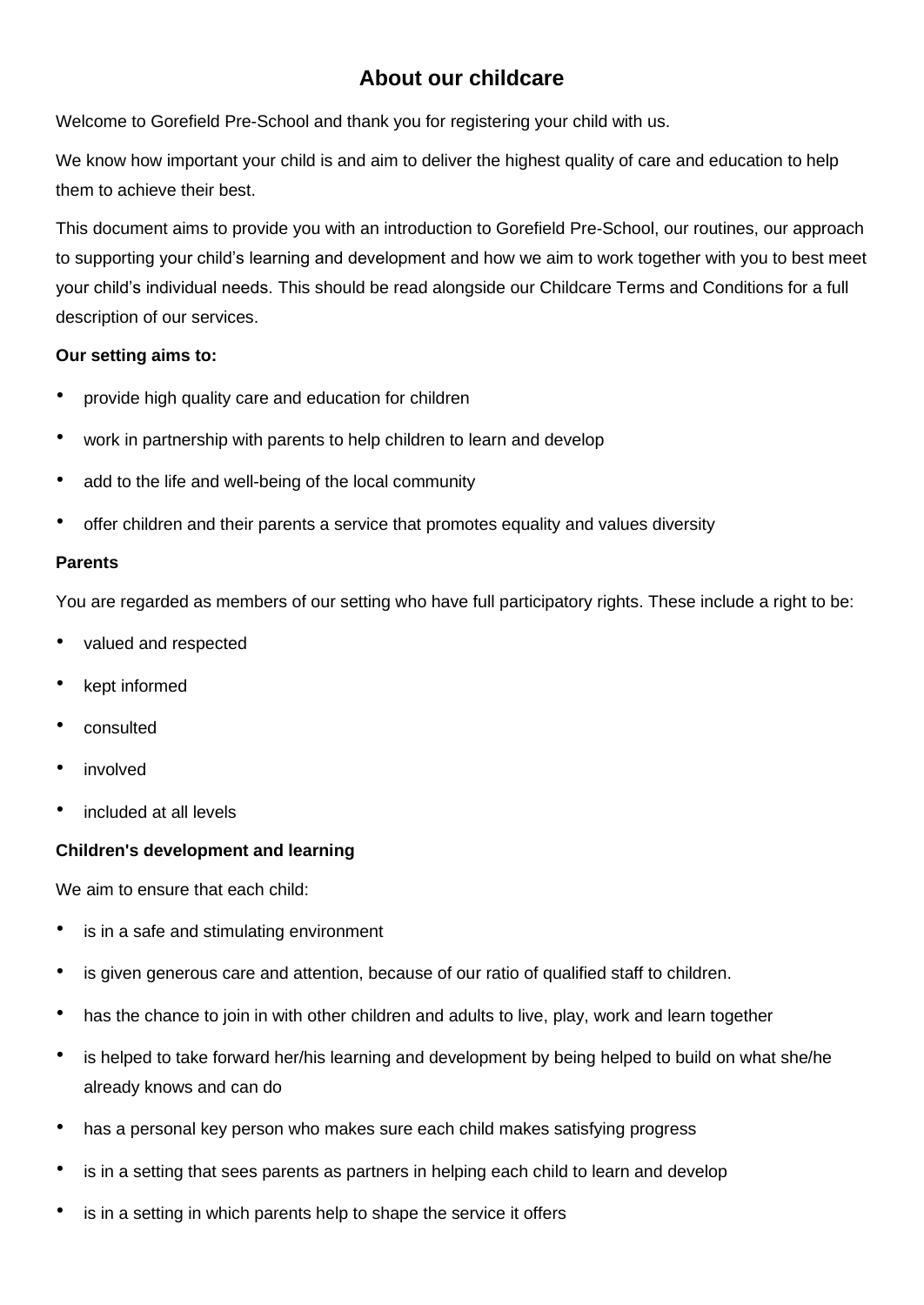# *The Early Years Foundation Stage*

Provision for the development and learning of children from birth to five years is guided by the Early Years Foundation Stage. Our provision reflects the four overarching principles of the *Statutory Framework for the Early Years Foundation Stage* (DfE 2021):

• *A Unique Child*

Every child is a unique child who is constantly learning and can be resilient, capable, confident and selfassured.

• *Positive Relationships*

Children learn to be strong and independent through positive relationships.

• *Enabling Environments*

Children learn and develop well in enabling environments with teaching and support from adults, who respond to their individual interests and needs and help them to build their learning over time. Children benefit from a strong partnership between practitioners, parents and/or carers.

- *Learning and Development*
- Children develop and learn at different rates. The framework covers the education and care of all children in early years provision including children with special educational needs and disabilities (SEND).

# **How we provide for learning and development**

Children start to learn about the world around them from the moment they are born. The care and education offered by our setting helps children to continue to do this by providing all the children with interesting activities that are appropriate for their age and stage of development.

*The Areas of Learning and Development comprise:*

- *Prime Areas*
	- **-** Personal, social and emotional development.
	- **-** Physical development.
	- **-** Communication and language.
- *Specific Areas*
	- **-** Literacy.
	- **-** Mathematics.
	- **-** Understanding the world.
	- **-** Expressive arts and design.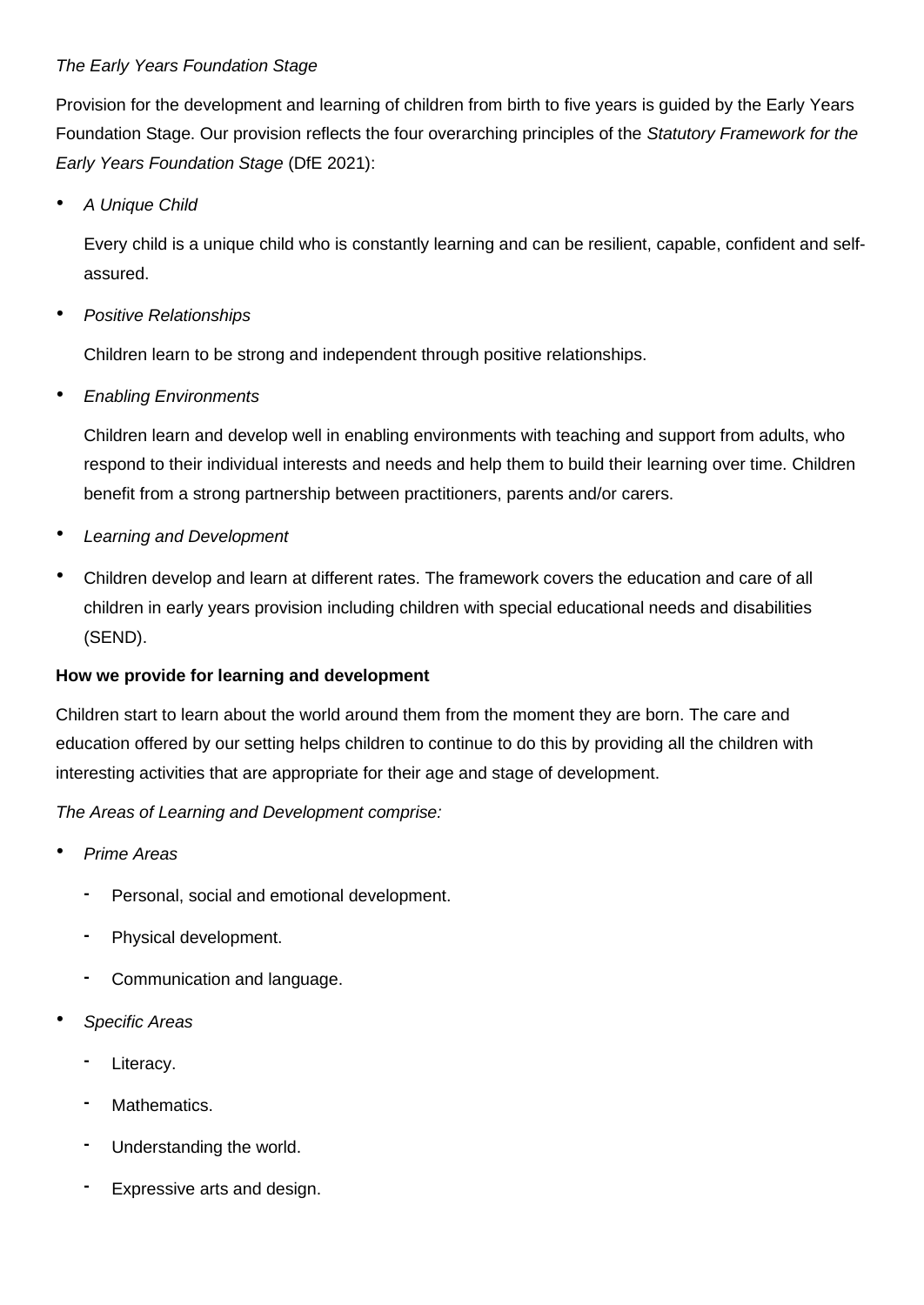For each area, the level of progress that children are expected to have attained by the end of the Early Years Foundation Stage is defined by the Early Learning Goals. These goals state what it is expected that children will know, and be able to do, by the end of the reception year of their education.

We refer to non-statutory curriculum quidance to support our professional judgment as we assess each child's progress and level of development as they progress towards the Early Learning Goals. We have regard to these when we assess children and plan for their learning by creating a curriculum that is ambitious and meets every child's needs. Our educational programmes support children to develop the knowledge, skills and understanding they need for:

# *Personal, social and emotional development*

- self-regulation
- managing self
- building relationships

# *Physical development*

- gross motor skills
- fine motor skills

### *Communication and language*

- listening, attention and understanding
- speaking

# *Literacy*

- comprehension
- word reading
- writing

### *Mathematics*

- number
- numerical patterns

### *Understanding the world*

- past and present
- people, culture and communities
- the natural world

### *Expressive arts and design*

creating with materials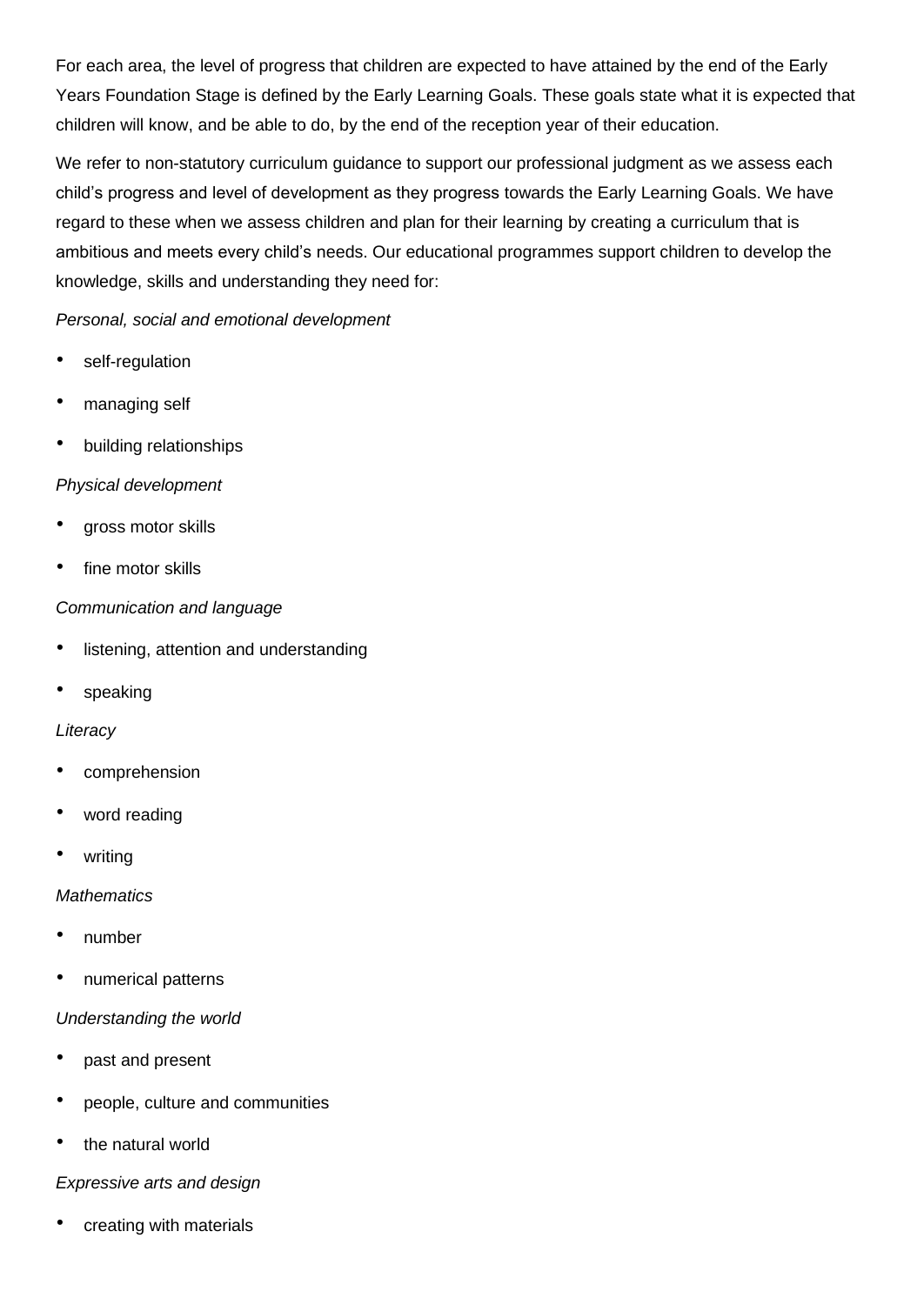• being imaginative and expressive

# **Our approach to learning and development and assessment**

# *Learning through play*

Being active and playing supports young children's learning and development through doing and talking. This is how children learn to think about and understand the world around them. We use the EYFS statutory education programmes to plan and provide opportunities which will help children to make progress in all areas of learning. This programme is made up of a mixture of activities that children plan and organise for themselves and activities planned and led by practitioners.

### *Characteristics of effective learning*

We understand that all children engage with other people and their environment through the characteristics of effective learning that are described in the Early Years Foundation Stage as:

- playing and exploring engagement
- active learning motivation
- creating and thinking critically thinking

We aim to provide for the characteristics of effective learning by observing how a child engages with learning and being clear about what we can do and provide to support each child to remain an effective and motivated learner.

### *Assessment*

We assess how young children are learning and developing by observing them. We use information that we gain from observations of the children, to understand their progress and where this may be leading them. We believe that parents know their children best and we will ask you to contribute to assessment by sharing information about what your child likes to do at home and how you, as parents, are supporting development.

We may make periodic assessment summaries of children's achievement based on our on-going observations. These help us to build a picture of a child's progress during their time with us and form part of children's records of achievement/learning journeys. We undertake these assessment summaries at regular intervals, as well as at times of transition, such as when a child moves into a different group or when they go on to school.

# *The progress check at age two*

The Early Years Foundation Stage requires that we supply parents and carers with a short-written summary of their child's development in the three prime areas of learning and development - personal, social and emotional development; physical development; and communication and language - when a child is aged between 24 - 36 months. Your child's key person is responsible for completing the check using information from on-going observations carried out as part of our everyday practice, taking account of the views and contributions of parents and other professionals.

### **Records of achievement/learning journeys**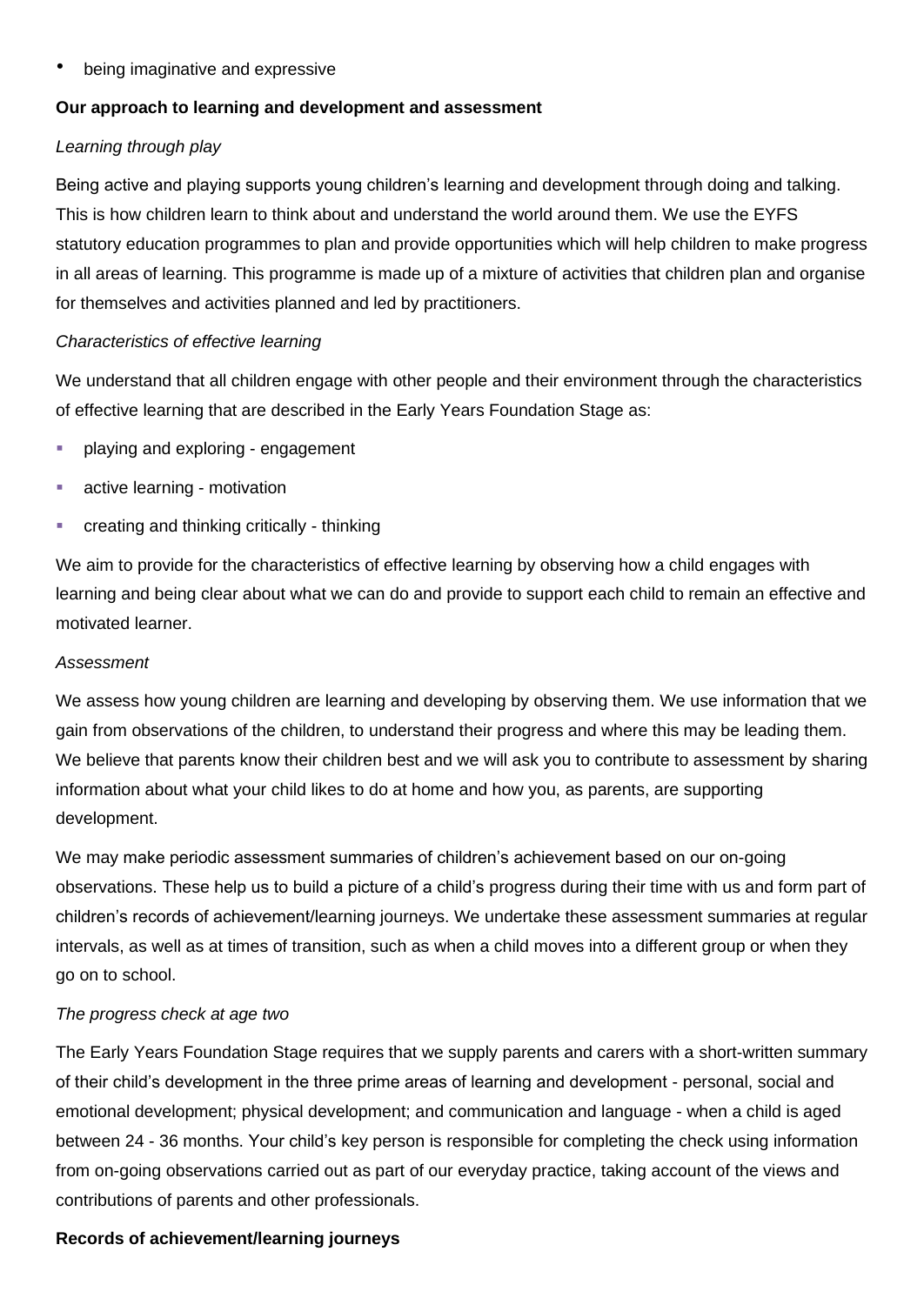We keep a record of achievement/learning journey for each child. Your child's record of achievement/learning journey helps us to celebrate together her/his achievements and to work together to provide what your child needs for her/his well-being and to make progress.

Your child's key person will work in partnership with you to keep this record. To do this you and she/he will collect information about your child's needs, activities, interests and achievements. This information will enable the key person to identify your child's progress. Together, we will then decide on how to further support your child's learning and development.

# **Working together for your children**

We maintain the ratio of adults to children in the setting that is set by the Safeguarding and Welfare Requirements. We also have volunteer parent helpers, where possible, to complement these ratios. This helps us to:

- give time and attention to each child
- talk with the children about their interests and activities
- help children to experience and benefit from the activities we provide
- allow the children to explore and be adventurous in safety

The staff who work at our setting are:

| <b>Name</b>           | <b>Job Title</b>        | <b>Qualifications and Experience</b>                                       |
|-----------------------|-------------------------|----------------------------------------------------------------------------|
| <b>Christine Kaye</b> | manager                 | Diploma in pre-school practice                                             |
|                       |                         | Designated Child protection co-ordinator                                   |
|                       |                         | Equal opportunities co-ordinator                                           |
|                       |                         | Safer recruitment co-ordinator                                             |
|                       |                         | Fire safety co-ordinator                                                   |
|                       |                         | Data protection co-ordinator                                               |
|                       |                         | Paediatric first aid qualified                                             |
| Sophie Hircock        | Deputy Manager          | Cache level 3 diploma for children and young<br>people                     |
|                       |                         | Designated child protection co-ordinator<br>Paediatric first aid qualified |
| Amber Limpus          | Pre-school practitioner | NNEB, Diploma in nursery nursing                                           |
|                       |                         | Special education needs co-ordinator                                       |
|                       |                         | Paediatric first aid qualified                                             |
| Hannah Gosling        | Pre-school practitioner | OCR level 2 NVQ in supporting teaching and<br>learning                     |
| Wendy                 | Pre-school practitioner |                                                                            |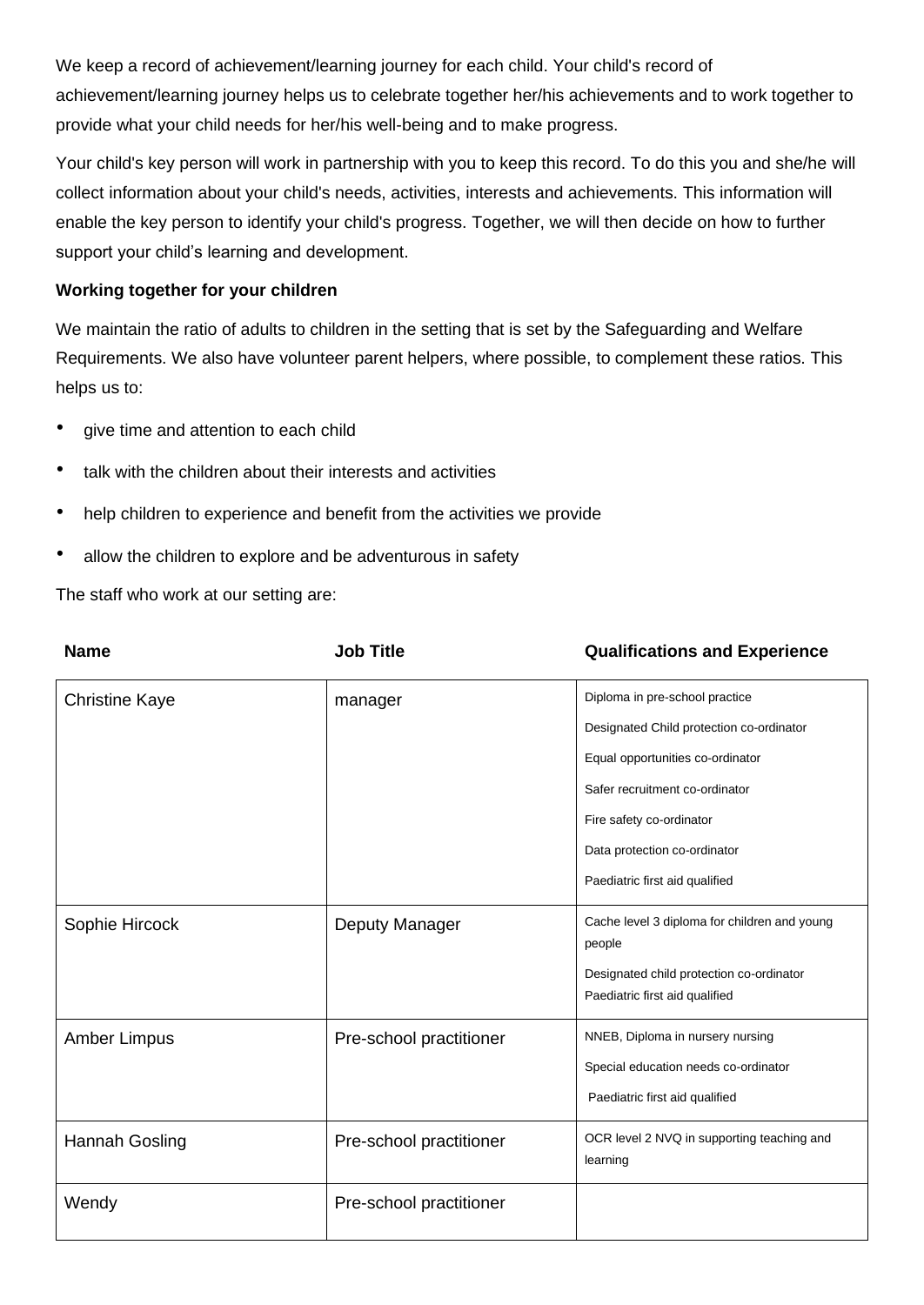| Dianne Harrison                                                       | One to one support | CACHE level 3 Diploma in Pre-School practice |  |
|-----------------------------------------------------------------------|--------------------|----------------------------------------------|--|
| We are open for                                                       | 38                 | weeks each year.                             |  |
| We are closed                                                         | School holidays    |                                              |  |
| We are open for                                                       | 5                  | days each week                               |  |
| The times we are open are                                             | 9am-3pm            |                                              |  |
| We provide care and education for young children between the ages of: |                    |                                              |  |

2 and 4 years.

# **How parents take part in the setting**

Our setting recognises parents as the first and most important educators of their children. All our staff see themselves as partners with parents in providing care and education for their children. There are many ways in which parents take part in making our setting a welcoming and stimulating place for children and parents, such as:

- exchanging knowledge about their children's needs, activities, interests and progress with our staff
- contributing to the progress check at age two
- sharing their own special interests with the children
- being part of the management of the setting, where appropriate
- taking part in events and informal discussions about the activities and curriculum provided by the setting
- joining in community activities, in which the setting takes part
- building friendships with other parents in the setting

# **Joining in**

We are a committee run pre-school and all parenst are encouraged to join our preschool committee

Parents can offer to take part in a session by sharing their own interests and skills with the children. We welcome parents to drop into the setting to see it at work or to speak with the manager

### **Key person and your child**

Our setting uses a key person approach. This means that each member of staff has a group of children for whom she/he is particularly responsible. Your child's key person will be the person who works with you to make sure that the childcare that we provide is right for your child's particular needs and interests. When your child first starts at the setting, she/he will help your child to settle and throughout your child's time at the setting, she/he will help your child to benefit from our activities.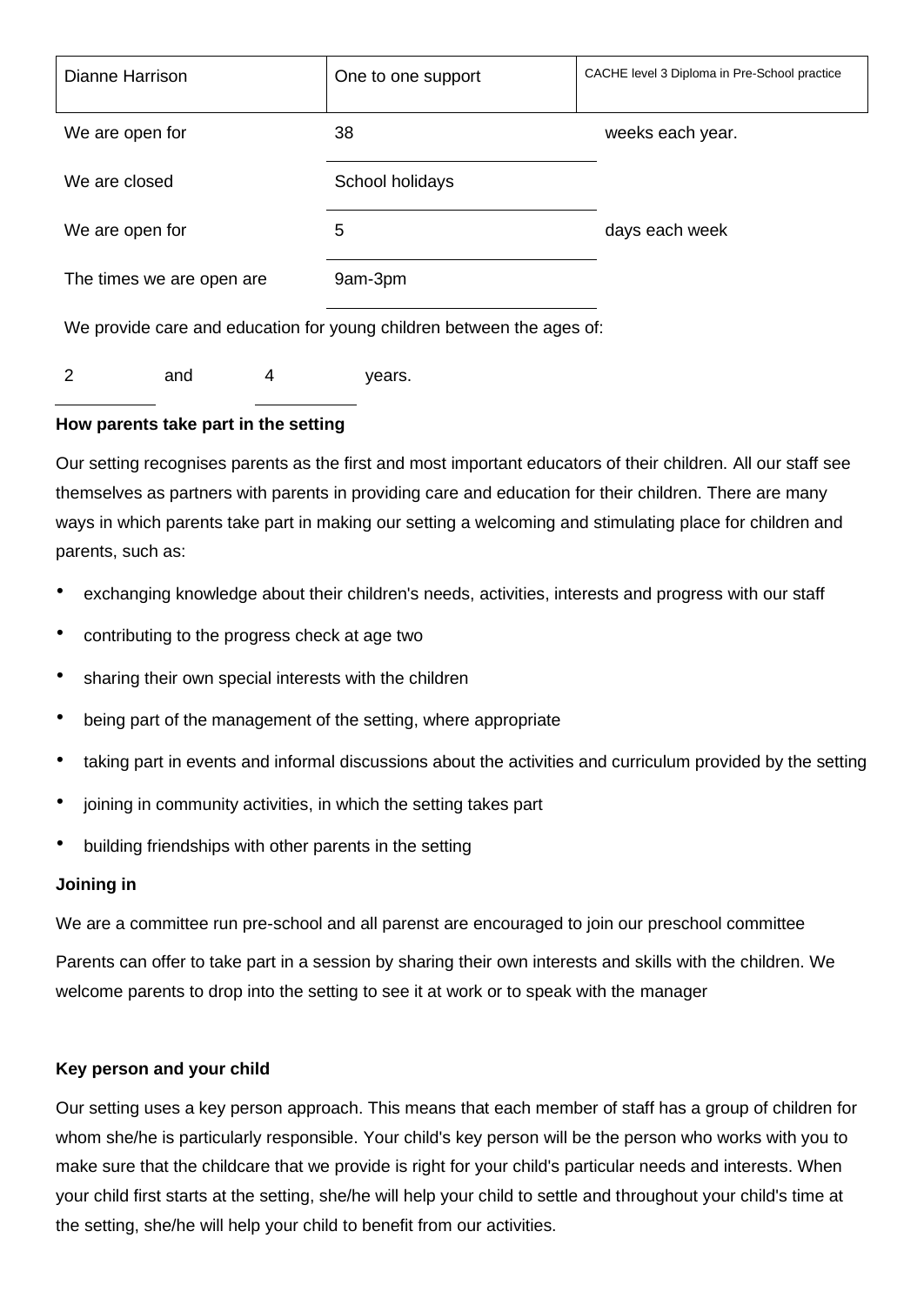### **Learning opportunities for adults**

As well as gaining childcare qualifications, our staff take part in further training to help them to keep up-to date with thinking about early years care and education. We also keep up-to-date with best practice, as a member of the Early Years Alliance, through *Under 5* magazine and other publications produced by the Alliance. The current copy of *Under 5* is available for you to read on request.

### **The setting's timetable and routines**

Our setting believes that care and education are equally important in the experience which we offer children. The routines and activities that make up the day in our setting are provided in ways that:

- help each child to feel that she/he is a valued member of the setting
- ensure the safety of each child
- help children to gain from the social experience of being part of a group
- provide children with opportunities to learn and help them to value learning

### **The session\***

We organise our sessions so that the children can choose from, and work at, a range of activities and, in doing so, build up their ability to select and work through a task to its completion. The children are also helped and encouraged to take part in adult-led small and large group activities, which introduce them to new experiences and help them to gain new skills, as well as helping them to learn to work with others. Outdoor activities contribute to all areas of learning and development, including their health and their knowledge of the world around them. The children have the opportunity, and are encouraged, to take part in outdoor child-chosen and adult-led activities, as well as those provided in the indoor playroom(s).

# **Snacks**

We make snacks a social time at which children and adults eat together. We plan the menus for snacks so that they provide the children with healthy and nutritious food. Please tell us about your child's dietary needs, particularly any known allergies or food intolerance and we will plan accordingly.

# **Lunch**

We ask parents to provide a lunch box for their child if they are attending a full day. We ask that you provide your child with healthy balanced diet, if you are sending them in with grapes, please ensure they are cut longways in half to prevent choking. We will encourage your child to eat what is in their lunch box and return any uneaten food where possible, so you have an idea what your child has eaten while in our care.

# **Clothing**

We provide protective clothing for the children when they play with messy activities. We encourage children to gain the skills that help them to be independent and look after themselves. These include taking themselves to the toilet and taking off, and putting on, outdoor clothes. Clothing that is easy for them to manage will help them to do this.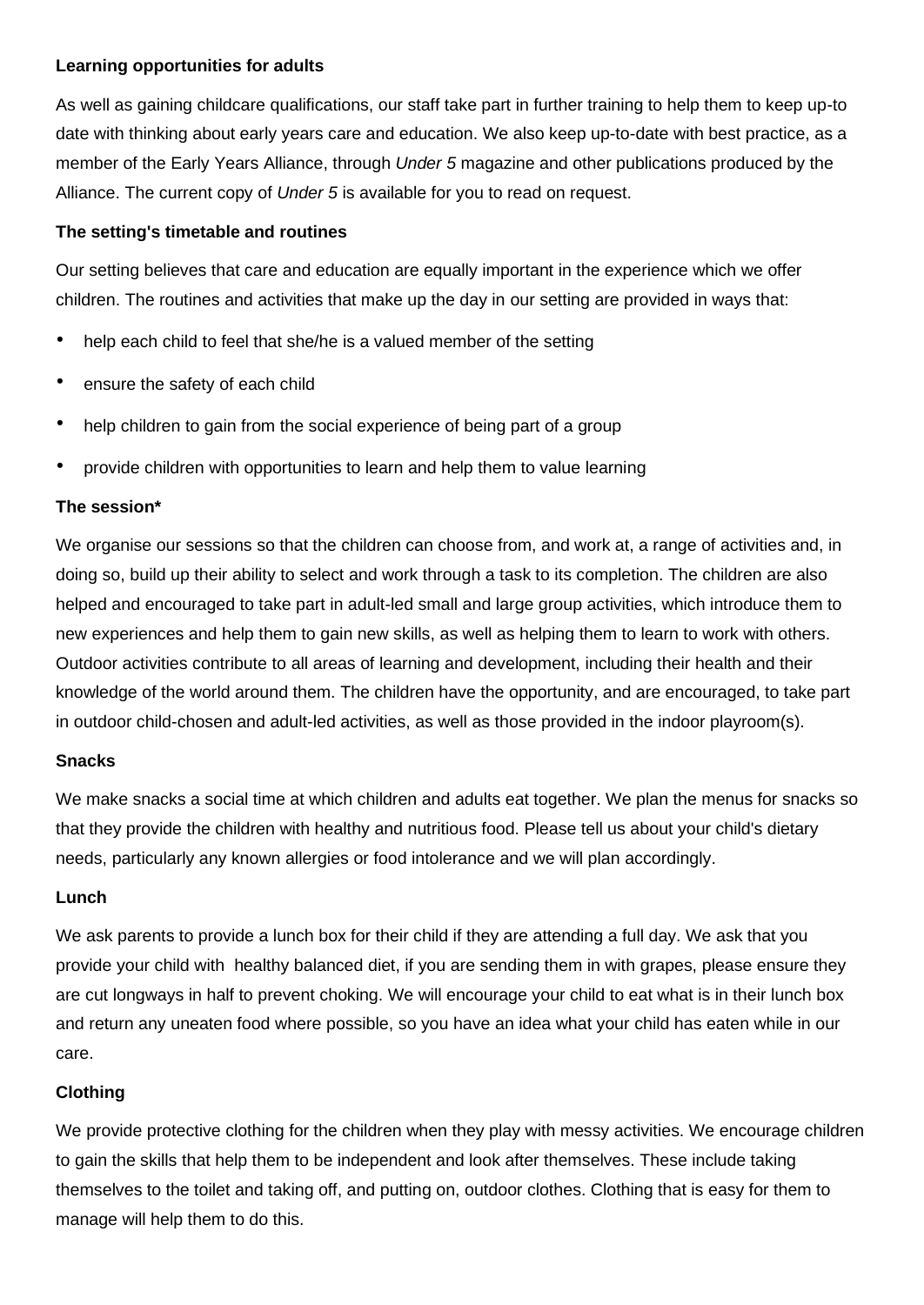### **Policies**

Our staff can explain our policies and procedures to you. Copies of which are available to view and download on our settings website

Our policies help us to make sure that the service we provide is of high quality and that being a member of the setting is an enjoyable and beneficial experience for each child and her/his parents.

Our staff and committee work together to adopt the policies and they all have the opportunity to take part in the annual review of the policies. This review helps us to make sure that the policies are enabling our setting to provide a quality service for its members and the local community.

### **Information we hold about you and your child**

We have procedures in place for the recording and sharing of information [data] about you and your child that is compliant with the principles of the General Data Protection Regulations (2018) as follows:

The data is we collect is:

- 1. processed fairly, lawfully and in a transparent manner in relation to the data subject [you and your family]
- 2. collected for specified, explicit and legitimate purposes and not further processed for other purposes incompatible with those purposes
- 3. adequate, relevant and limited to what is necessary in relation to the purposes for which data is processed
- 4. accurate and, where necessary, kept up-to-date
- 5. kept in a form that permits identification of data subjects [you and your family] for no longer than is necessary for the purposes for which the personal data is processed
- 6. processed in a way that ensures appropriate security of the personal data including protection against unauthorised or unlawful processing and against accidental loss, destruction or damage, using appropriate technical or organisational measures

When you register your child with us, we will provide you with a privacy notice that gives you further details of how we fulfil our obligations with regard to your data.

# **Safeguarding children**

Our setting has a duty under the law to help safeguard children against suspected or actual 'significant harm'. Our employment practices ensure that people looking after children are suitable to fulfil the requirements of their role and help to protect children against the likelihood of abuse in our setting and we have a procedure for managing complaints or allegations against a member of staff.

Our way of working with children and their parents ensures that we are aware of any problems that may emerge and can offer support, including referral to appropriate agencies, when necessary, to help families in difficulty.

### **Special educational needs**